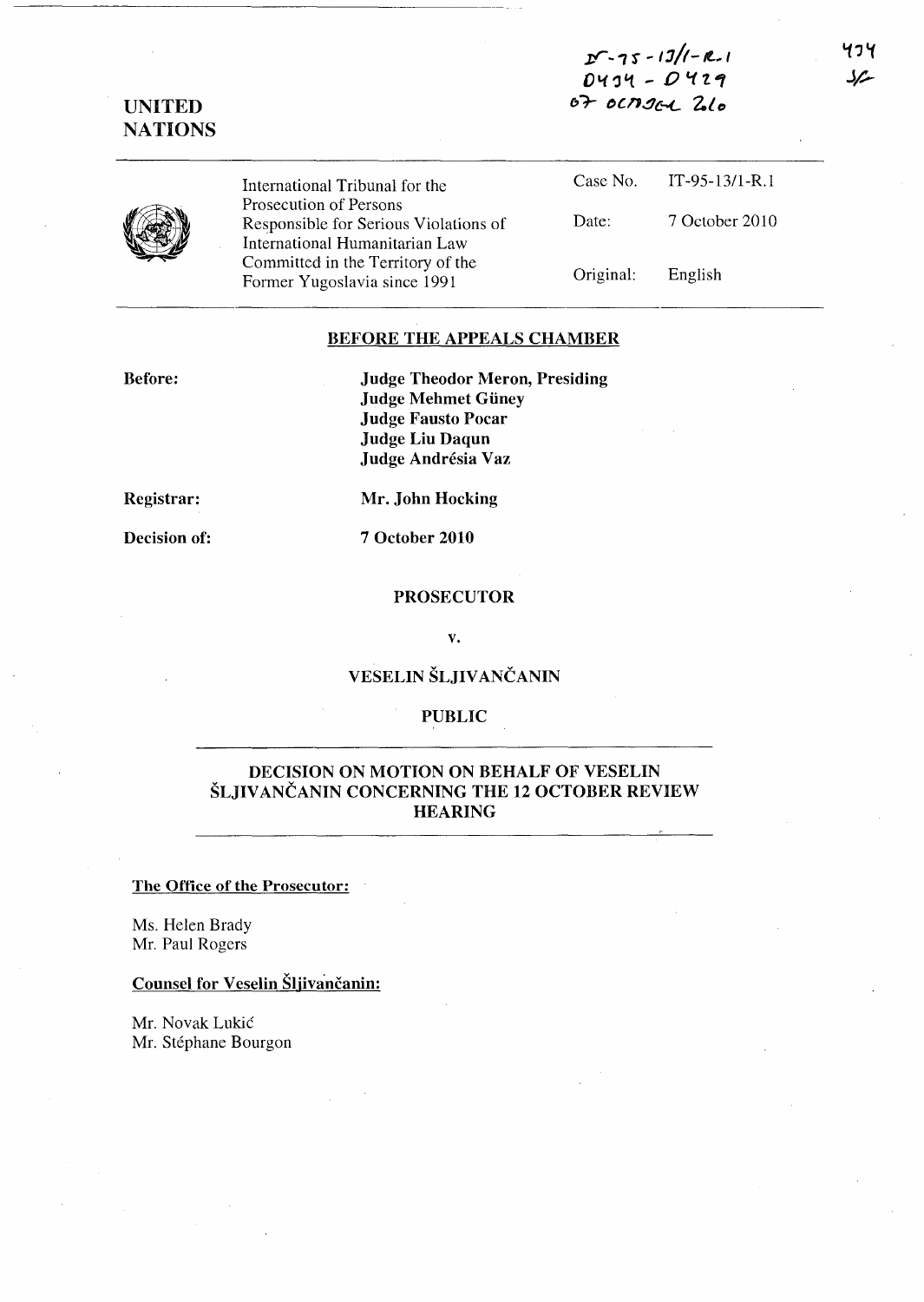**THE APPEALS CHAMBER** of the International Tribunal for the Prosecution of Persons Responsible for Serious Violations of International Humanitarian Law Committed in the Territory of the former Yugoslavia since 1991 ("Appeals Chamber" and "Tribunal", respectively);

RECALLING the "Decision with Respect to Veselin Šljivančanin's Application for Review" ("Review Decision") filed on 14 July 2010, which granted Veselin Šljivančanin's ("Šljivančanin") request for a review hearing ("Review Hearing") with respect to his conviction on appeal for aiding and abetting murder as a violation of the laws or customs of war,<sup>1</sup> and the "Order Regarding" Prosecution's Motion for Extension of Time" ("Extension Decision") filed on 23 July 2010, in which the Appeals Chamber directed the parties to submit, by 10 September 2010, "a list of evidence and witnesses, if any, each proposes to introduce at the Review Hearing"; $\frac{2}{3}$ 

**RECALLING FURTHER** the "Decision on Admission of Evidence and Scheduling Order" ("Scheduling Decision") filed on 21 September 2010, which, *inter alia,* admitted certain exhibits identified by the Office of the Prosecutor ("Prosecution"), including the expert witness report of Reynaud Theunens ("Theunens Report" and "Theunens", respectively); granted the Prosecution's request to call Theunens as an expert witness during the Review Hearing; denied Sljivancanin's request to adduce the evidence of the three witnesses identified by Sljivancanin; and set a date and timetable for the Review Hearing; $3$ 

**BEING SEISED** of the "Motion on Behalf of Veselin Sljivančanin Concerning the 12 October Review Hearing" ("Motion") filed by Šljivančanin on 4 October 2010;

**NOTING** the "Response to Motion on Behalf of Veselin Šljivančanin Concerning the 12 October Review Hearing" ("Response") filed by the Prosecution on 5 October 2010, the "Reply on Behalf of Veselin Sljivancanin to Prosecution Response" ("Reply") filed by Sljivancanin on 6 October 2010, and the "Notice on Behalf of Veselin Šljivančanin" ("Notice") filed by Šljivančanin on 7 October  $2010$ ;<sup>4</sup>

**NOTING** that Sljivancanin submits that he is providing notice pursuant to Rule *94bis* of the Rules of Procedure and Evidence of the Tribunal ("Rules")<sup>5</sup> that he "does not accept the expert report

<sup>J</sup>*See* Review Decision, pp. 3-4. *See also Prosecutor v. Mile Mrk§ic and Veselin SljivanG<anin,* Case No. IT-95-13/l-A, Judgement, 5 May 2009, para. 103, pp. 169-170. Judges Pocar and Vaz dissented on entering the new conviction.

<sup>2</sup>Extension Decision, p. 2. *See also* Review Decision, p. 4.

<sup>3</sup>*See* Scheduling Decision, pp. 2, 3.

In view of the impending date of the Review Hearing and the disposition of the Motion set forth herein, the Appeals Chamber considers that it is in the interests of justice that it rules on the Motion without awaiting a response to the Notice from the Prosecution.

<sup>&</sup>lt;sup>5</sup> Motion, para. 3.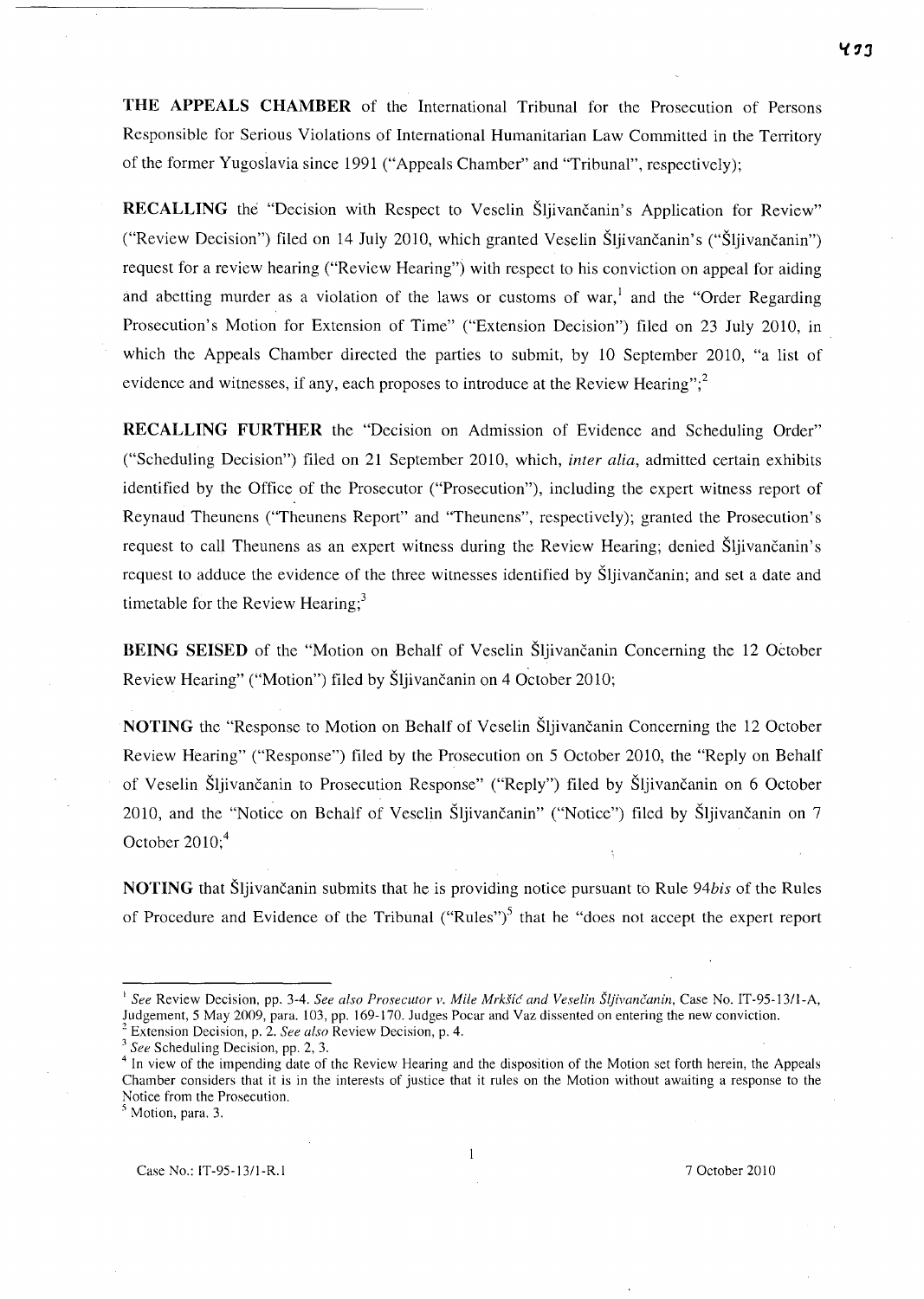prepared by Mr. Theunens", $6$  challenges the relevance of that report, and will cross-examine Theunens on the contents thereof:<sup>7</sup>

NOTING that, with regard to his challenge to the Theunens Report, Sliivancanin submits that he reserves the right, "if need be following the testimony of Mr. Theunens", to move for admission of a report prepared by a consultant/expert, to have the consultant/expert heard as a witness in these proceedings, and to request the appearance of additional witnesses who previously testified at trial; $\delta$ 

**NOTING** that Sljivancanin requests leave for the consultant/expert to be present at the Review Hearing;<sup>9</sup>

**NOTING** that Sljivancanin has identified the consultant/expert he requests to have present at the Review Hearing as Lieutenant-Colonel (Retired) Remi Landry ("Landry"), PhD and former Canadian military officer;  $10$ 

NOTING that Sljivancanin also submits, *inter alia,* that a number of issues addressed in the Theunens Report "go way beyond the credibility of witness Miodrag Panic<sup>",11</sup> ("Panic"), and requests a minimum of 30 extra minutes for his cross-examination of Theunens in addition to the hour for cross-examination provided in the Scheduling Decision;  $12$ 

**NOTING** that Šliivančanin further requests that the statements provided by the three witnesses he previously identified 13 be admitted pursuant to either Rule 89(F) or Rule *92bis* of the Rules on the grounds that they are "highly relevant in light of the Prosecution's theory put forward and the report prepared by Mr. Theunens"<sup>14</sup> and "will ultimately be of assistance" in adjudicating Šljivančanin's application for review,<sup>15</sup> and that it is therefore "in the interests of justice that these statements be admitted in evidence even if their testimony does not appear necessary to the Appeals. Chamber at this time": $16$ 

2

<sup>6</sup> Motion, para. 4.

Motion, para. 4.

<sup>8</sup> Motion, paras 15, 16.

<sup>9</sup> Motion, para. 9. *See also* Motion, para. 8.

<sup>10</sup>*See* Notice, para. 9.

<sup>&</sup>lt;sup>11</sup> Motion, para. 6.

<sup>12</sup> Motion, paras 5-7. *See also* Scheduling Decision, p. 3.

<sup>13</sup> Veselin Šljivančanin's List of Evidence and Witnesses, 10 September 2010 (confidential) ("Šljivančanin<br>Submission"), para. 2.

 $14$  Motion, para. 11.

<sup>&</sup>lt;sup>15</sup> Motion, para. 13.

<sup>&</sup>lt;sup>16</sup> Motion, para. 14.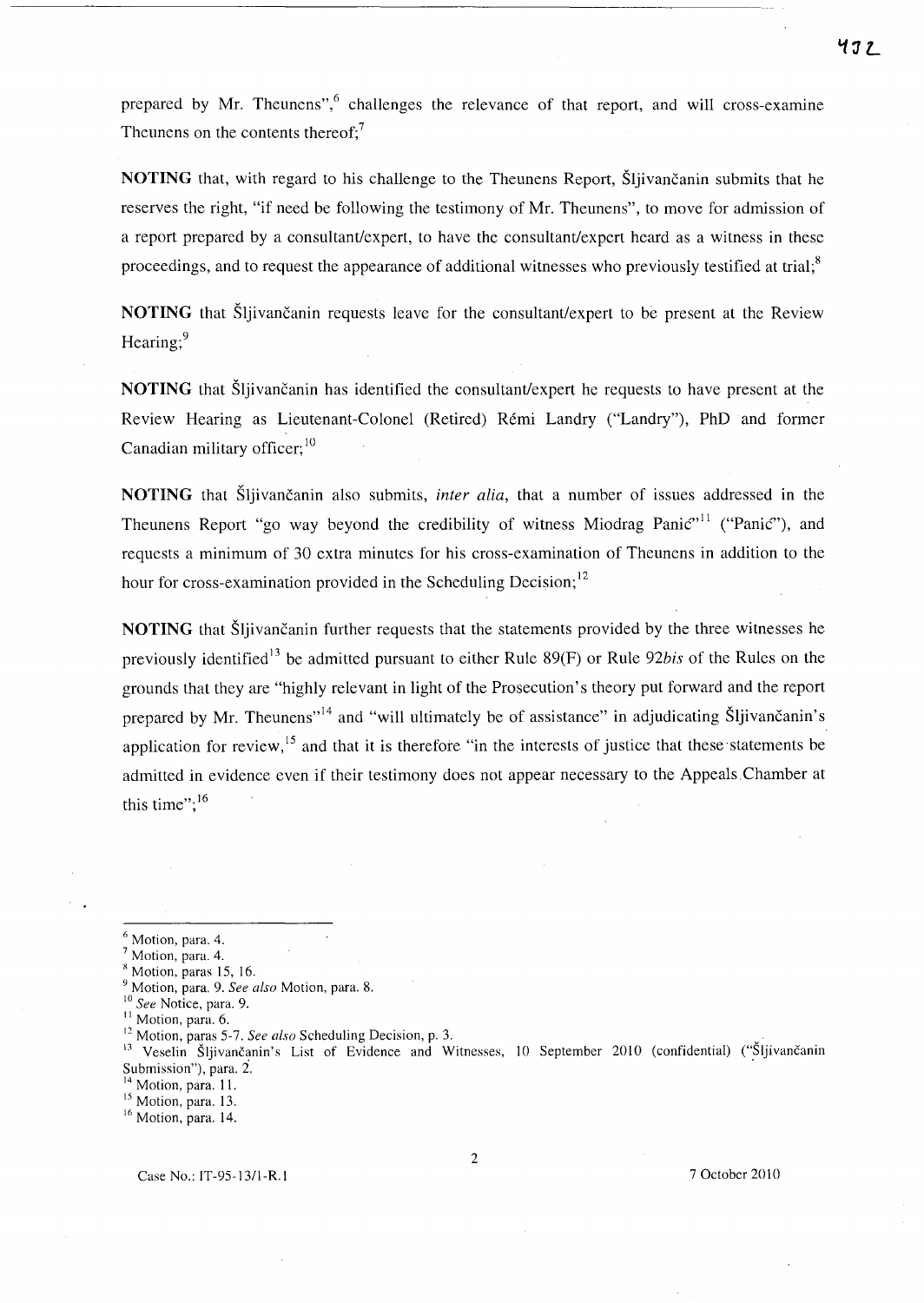**NOTING** that the Prosecution submits that the Motion should be dismissed in its entirety, although it "does not oppose in principle an oral application for a small addition to cross-examination, should it become necessary in light of the parties' experience during the Review Hearing";  $17$ 

**NOTING** that the Prosecution also submits that, insofar as the Motion challenges the Theunens Report and seeks to have statements by the three witnesses identified in the Sljivancanin Submission admitted into evidence, the Motion seeks reconsideration of the Appeals Chamber's Scheduling Decision "without demonstrating an error of reasoning or the presence of particular circumstances which threaten an injustice", and is therefore moot;  $18$ 

**NOTING** that the Prosecution further submits that Sljivancanin's request for the presence of an unidentified expert at the Review Hearing is "superfluous",  $\frac{19}{19}$  that Sljivancanin's implicit request to reserve the right to call rejoinder evidence is "inappropriate<sup>[]", 20</sup> and that Sljivancanin "has made no attempt to demonstrate his alleged expert's credentials to the Appeals Chamber", $^{21}$ 

**NOTING** that, in reply, Šljivančanin submits, *inter alia*, that he is not seeking to re-litigate issues decided in the Scheduling Decision,<sup>22</sup> that the Prosecution's suggestion that rejoinder evidence is not justified is premature,  $2<sup>3</sup>$  and that the proposed witness statements "can be of assistance in challenging Mr. Theunens<sup>['s]</sup> report and testimony";<sup>24</sup>

**RECALLING** the Appeals Chamber's instruction that "all evidence [the parties] propose to submit must be limited to supporting or casting doubt on" the new information offered by Panic concerning a conversation between Mile Mrkšić and Šljivančanin on the evening of 20 November 1991;<sup>25</sup>

**RECALLING** that the Appeals Chamber stated in the Scheduling Decision that "the testimony Sljivancanin seeks to adduce does not appear necessary, at this time, to assist the Appeals Chamber's evaluation of Panic's testimony",  $^{26}$ 

Case No.: IT-95-13/l-R.I 7 October 201 0

<sup>17</sup> Response, para. 18. *See also* Response, para. 17.

<sup>&</sup>lt;sup>18</sup> Response, para. 2. *See also* Response, paras 5-11.

<sup>&</sup>lt;sup>19</sup> Response, para. 14.

<sup>20</sup> Response, para. 8.

<sup>&</sup>lt;sup>21</sup> Response, para. 14.

<sup>22</sup> Reply, para. 3.

<sup>23</sup>*See* Reply, para. IS.

<sup>&</sup>lt;sup>24</sup> Reply, para. 18.

 $25$  Review Decision, p. 4.

<sup>&</sup>lt;sup>26</sup> Scheduling Decision, p. 2. The Appeals Chamber recalls that, should it become necessary, the Appeals Chamber retains the option of calling the witnesses identified by the Sljivančanin Submission at a future date. *See* Scheduling Decision, fn. 8.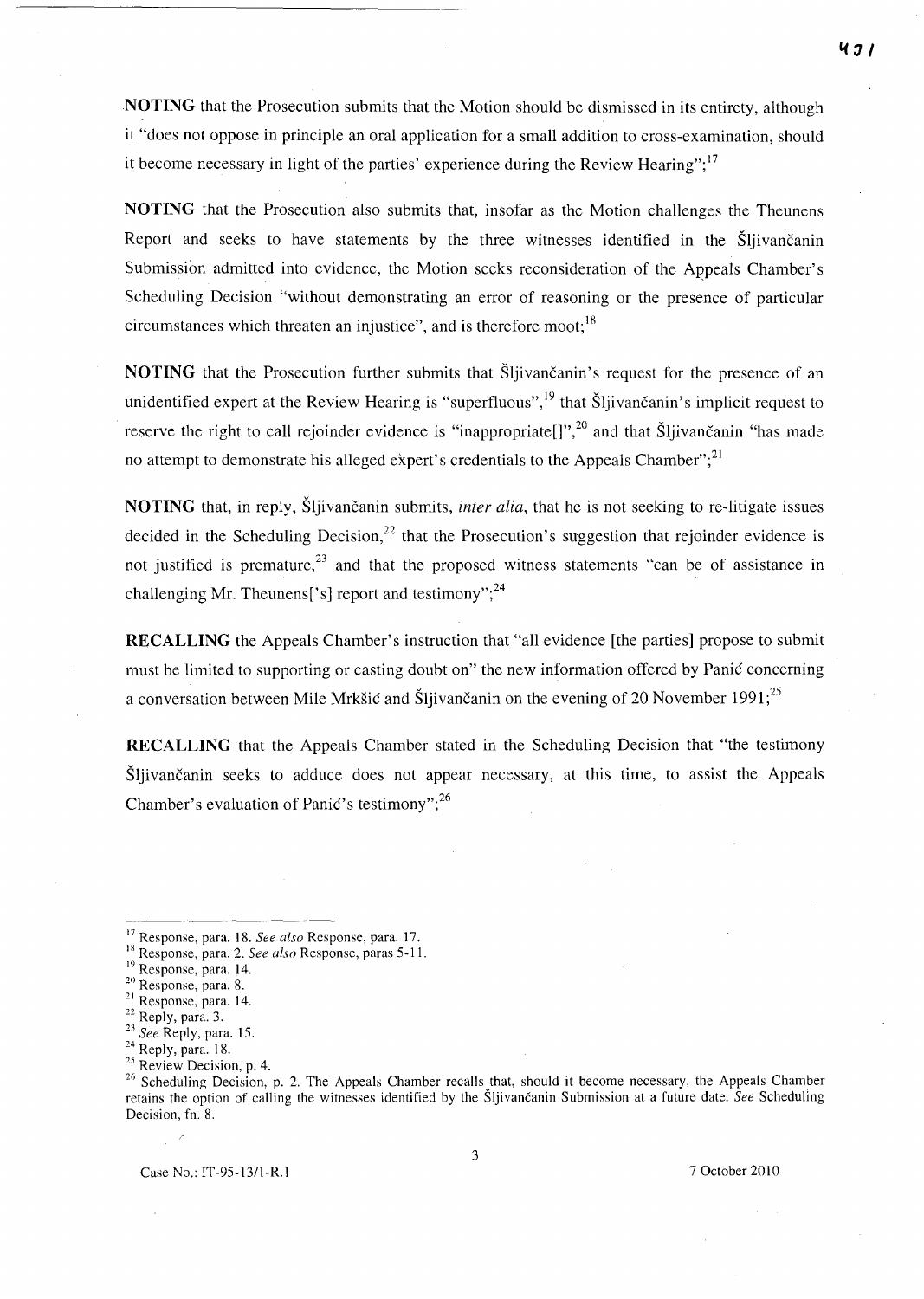**CONSIDERING** that Sljivancanin has not established how statements of the three witnesses whose testimony the Appeals Chamber previously concluded "does not appear necessary"<sup>27</sup> would now be relevant to the adjudication of Šljivančanin's application for review;

**CONSIDERING** that Šljivančanin has failed to establish that it is necessary to allot additional time for cross-examination at this stage and that the Prosecution has stated that it "does not oppose in principle an oral application being made within the Review Hearing itself for a small extension of time"; $^{28}$ 

**CONSIDERING** that Landry's attendance at the Review Hearing may facilitate, *inter alia,*   $\text{S}$ ljivančanin's cross-examination of Theunens;<sup>29</sup>

**CONSIDERING** that Šljivančanin's remaining requests for relief do not require action by the Appeals Chamber at this time;

**EMPHASISING** that the present decision in no way expresses the Appeals Chamber's views with regards to the outcome of the Review Hearing;

### **FOR THE FOREGOING REASONS,**

**GRANTS** leave to Šljivančanin to have Landry present at the Review Hearing;

**DIRECTS** the Registrar of the Tribunal to communicate this Decision to OLAD and Landry, and **REQUESTS** the Registrar of the Tribunal to make the necessary arrangements for Landry to be present at the Review Hearing;

**DENIES** Sljivančanin's request for additional time for cross-examination of Theunens during the Review Hearing without prejudice to a renewal of this request at the Review Hearing; and

**OTHERWISE DENIES** the Motion.

<sup>&</sup>lt;sup>27</sup> Scheduling Decision, p. 2.

<sup>28</sup> Response, para. 17.

<sup>&</sup>lt;sup>29</sup> The Appeals Chamber notes that the present decision in no way expresses the Appeals Chamber's views concerning Landry's credentials and recalls that it remains the responsibility of the Office of Legal Aid and Detention Matters ("OLAD") to assess Defence applications for the assignment of consultants/experts or the funding of expenses for such consultants/experts.